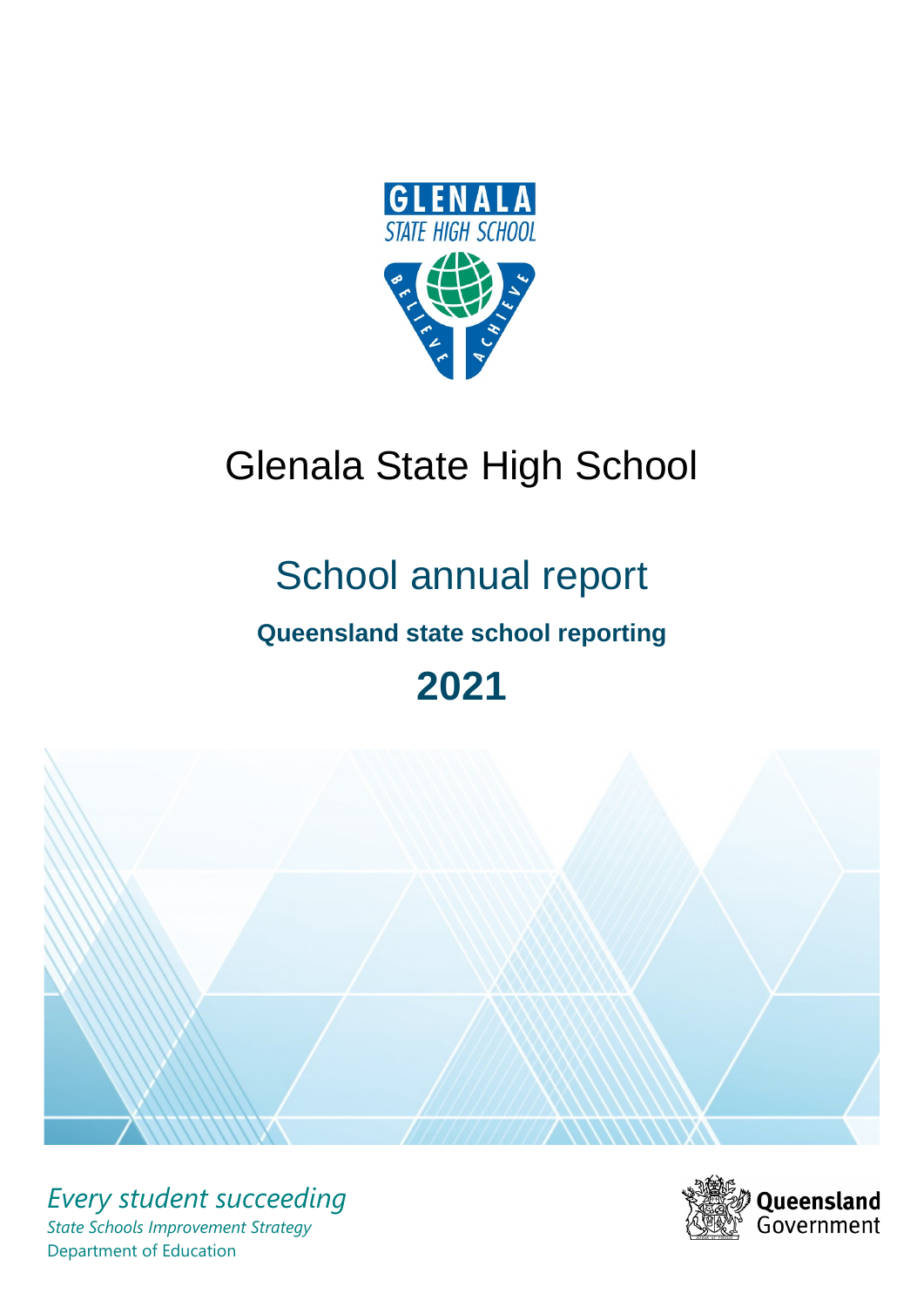**OFFICIAL – Public** Published as information source only. Public information used to create this report may not appear in this format in the public domain Please refer to disclaimer information.

#### **Contact details**

| <b>Postal Address</b> | PO Box 2013 Inala Heights 4077 |
|-----------------------|--------------------------------|
| <b>Phone</b>          | (07) 3877 4222                 |
| Fax                   | (07) 3877 4200                 |
| <b>Email</b>          | principal@glenalashs.eq.edu.au |
| Website               | https://glenalashs.eg.edu.au   |

#### **Disclaimer**

The materials presented in this report are distributed by the Department of Education (the department) as an information source only.

The information and data in this report is subject to change without notice.<br>The department makes no statements, representations, or warranties about the accuracy or completeness of, and you should not rely on, any informa report.

The department disclaim all responsibility and all liability (including without limitation, liability in negligence) for all expenses, losses, damages and costs you might incur as a result of the information in this report being inaccurate or incomplete in any way, and for any reason. Despite our best efforts, the department makes no warranties that the information in this report is free of infection by computer viruses or other contamination.

2021 School annual report Glenala State High School 2008 and 2008 and 2008 and 2008 and 2008 and 2008 and 2008 and 2008 and 2008 and 200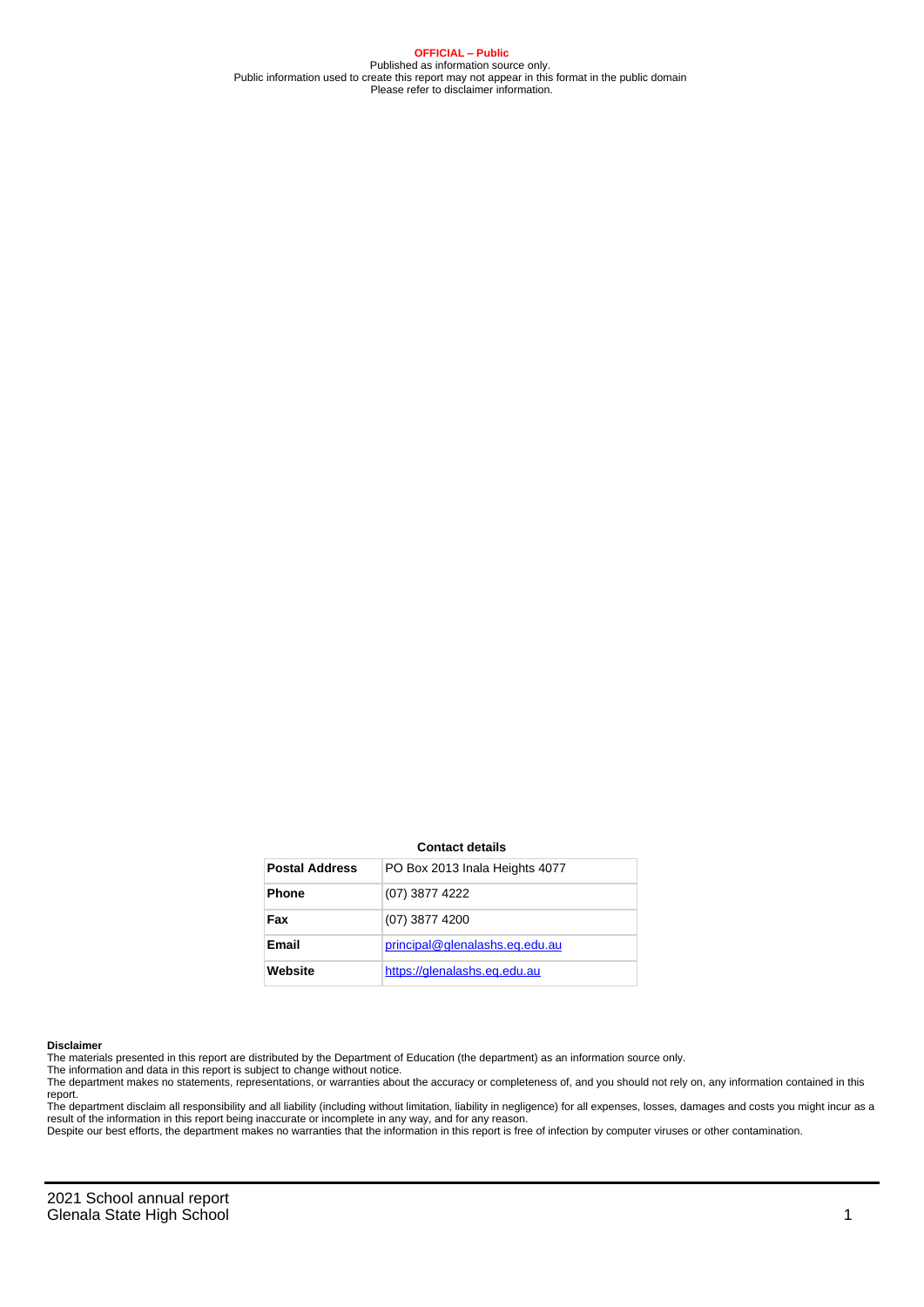## **Characteristics of the student body**

#### **Student enrolments**

#### **Table 1: Student enrolments by year level**

|                   |      | February |      | <b>August</b> |      |      |  |  |
|-------------------|------|----------|------|---------------|------|------|--|--|
| <b>Year Level</b> | 2019 | 2020     | 2021 | 2019          | 2020 | 2021 |  |  |
| Year 7            | 167  | 190      | 181  | 178           | 186  | 183  |  |  |
| Year <sub>8</sub> | 136  | 173      | 187  | 142           | 171  | 191  |  |  |
| Year 9            | 158  | 132      | 183  | 160           | 131  | 187  |  |  |
| Year 10           | 127  | 161      | 136  | 130           | 161  | 139  |  |  |
| Year 11           | 132  | 127      | 160  | 124           | 123  | 149  |  |  |
| Year 12           | 87   | 119      | 111  | 83            | 115  | 102  |  |  |
| <b>Total</b>      | 807  | 902      | 958  | 817           | 887  | 951  |  |  |

Notes

1. Student counts include headcount of all full- and part-time students at the school.

#### **Average class sizes**

#### **Table 2: Average class size information for each phase of schooling**

| <b>Year Levels</b> | 2019 | 2020 | 2021 |
|--------------------|------|------|------|
| Year 7 – Year 10   | 21   | 20   | 22   |
| Year 11 – Year 12  | 16   | 18.  | 18   |

Notes

1. Classes are measured against the target of 25 students per teacher in Prep to Year 3 and Years 11 to 12, and target of 28 students per teacher in Years 4 to 10. Where composite classes exist across cohorts (e.g. Year 3/4) the class size targets would be the lower cohort target.

# **Social climate**

#### **Respectful relationships education**

To support students' learning, health and wellbeing all state schools are required to implement respectful relationships education through the Prep to Year 10 Australian Curriculum: Health and Physical Education and/or through school pastoral care programs across Prep to Year 12.

#### **Parent, student and staff satisfaction**

Tables 3–5 show selected items from the Parent/Caregiver, Student and Staff School Opinion Surveys. In response to the COVID-19 health emergency, the annual school opinion surveys of students, teachers and staff were not administered in 2020. A new time series started in 2021 and data from this collection is not considered directly comparable with earlier collections due to significant methodology changes.

For state level information go to the **[School Opinion Survey](https://qed.qld.gov.au/publications/reports/statistics/schooling/schools/schoolopinionsurvey) webpage**.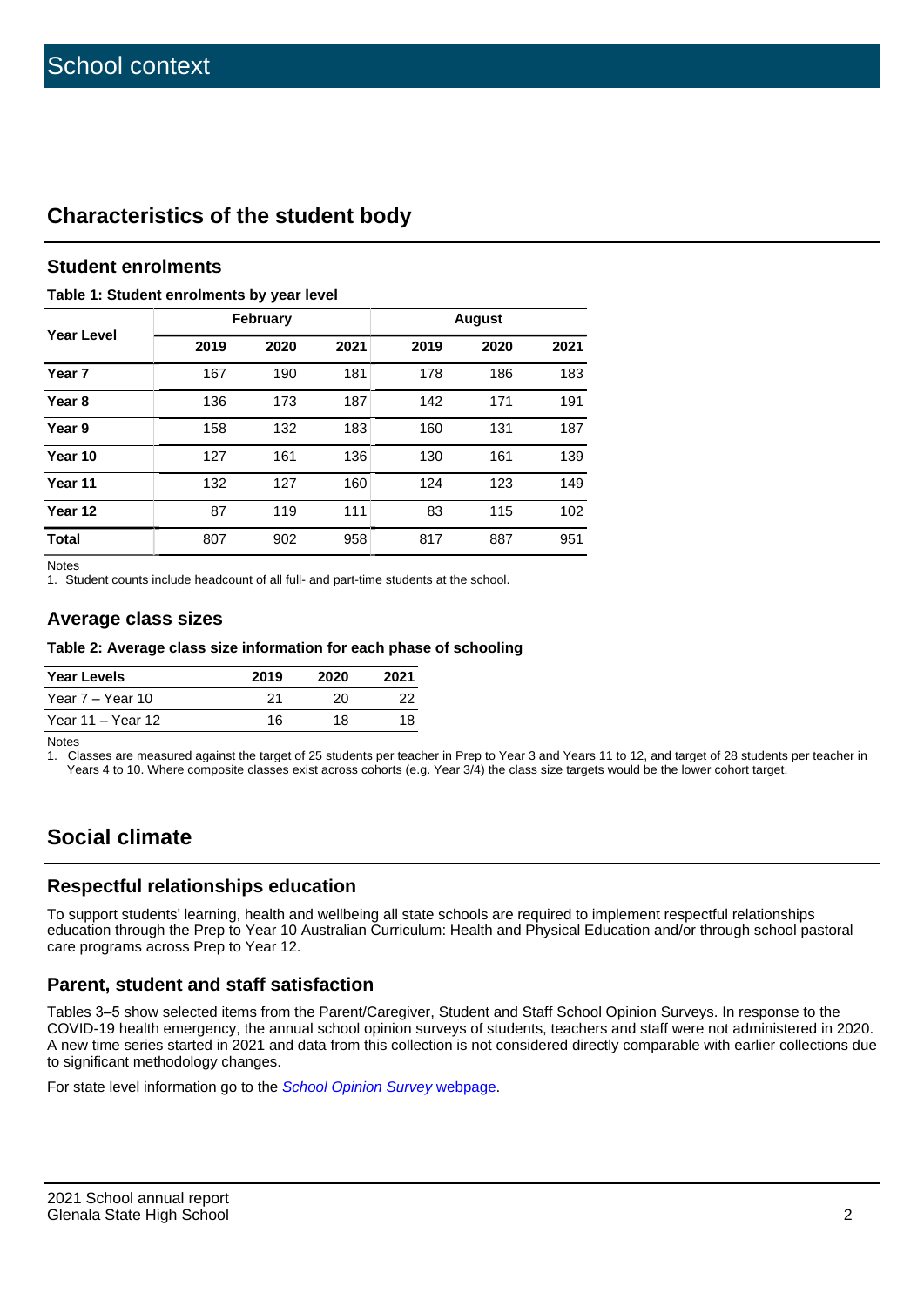#### **Table 3: Parent/Caregiver Survey**

| Percentage of parents/caregivers who agree <sup>1</sup> that:                                               | 2019  | 2020 | 2021  |
|-------------------------------------------------------------------------------------------------------------|-------|------|-------|
| This is a good school.                                                                                      | 97.5% |      | 91.8% |
| My child likes being at this school. <sup>2</sup>                                                           | 94.2% |      | 90.5% |
| My child feels safe at this school. <sup>2</sup>                                                            | 96.6% |      | 89.6% |
| My child's learning needs are being met at this school. <sup>2</sup>                                        | 95.8% |      | 87.3% |
| My child is making good progress at this school. <sup>2</sup>                                               | 97.5% |      | 91.7% |
| Teachers at this school expect my child to do his or her best. <sup>2</sup>                                 | 96.6% |      | 97.1% |
| Teachers at this school provide my child with useful feedback about his or her school<br>work. <sup>2</sup> | 96.7% |      | 94.1% |
| Teachers at this school motivate my child to learn. <sup>2</sup>                                            | 97.5% |      | 89.9% |
| Teachers at this school treat students fairly. <sup>2</sup>                                                 | 94.1% |      | 83.8% |
| can talk to my child's teachers about my concerns. <sup>2</sup>                                             | 95.8% |      | 89.2% |
| This school works with me to support my child's learning. <sup>2</sup>                                      | 97.5% |      | 89.0% |
| This school takes parents' opinions seriously. <sup>2</sup>                                                 | 98.3% |      | 88.9% |
| Student behaviour is well managed at this school. <sup>2</sup>                                              | 94.9% |      | 88.2% |
| This school looks for ways to improve. <sup>2</sup>                                                         | 96.6% |      | 90.9% |
| This school is well maintained. <sup>2</sup>                                                                | 99.2% |      | 94.1% |

Notes

1. Agree represents the percentage of respondents who Somewhat Agree, Agree or Strongly Agree with the statement.

2. Nationally agreed parents/caregiver items.

3. DW = Data withheld to ensure confidentiality.

#### **Table 4: Student Survey**

| Percentage of students who agree <sup>1</sup> that:                            | 2019  | 2020 | 2021  |
|--------------------------------------------------------------------------------|-------|------|-------|
| I like being at my school. <sup>2</sup>                                        | 84.1% |      | 75.0% |
| I feel safe at my school. <sup>2</sup>                                         | 89.1% |      | 81.6% |
| My teachers motivate me to learn. <sup>2</sup>                                 | 90.7% |      | 89.5% |
| My teachers expect me to do my best. <sup>2</sup>                              | 97.6% |      | 96.9% |
| My teachers provide me with useful feedback about my school work. <sup>2</sup> | 89.9% |      | 86.5% |
| Teachers at my school treat students fairly. <sup>2</sup>                      | 76.0% |      | 72.4% |
| I can talk to my teachers about my concerns. <sup>2</sup>                      | 67.5% |      | 62.8% |
| My school takes students' opinions seriously. <sup>2</sup>                     | 79.4% |      | 71.0% |
| Student behaviour is well managed at my school. <sup>2</sup>                   | 76.4% |      | 65.3% |
| My school looks for ways to improve. <sup>2</sup>                              | 93.0% |      | 84.5% |
| My school is well maintained. <sup>2</sup>                                     | 86.4% |      | 78.3% |
| My school gives me opportunities to do interesting things. <sup>2</sup>        | 86.6% |      | 81.6% |

Notes

1. Agree represents the percentage of respondents who Somewhat Agree, Agree or Strongly Agree with the statement.

2. Nationally agreed student items.

3. DW = Data withheld to ensure confidentiality.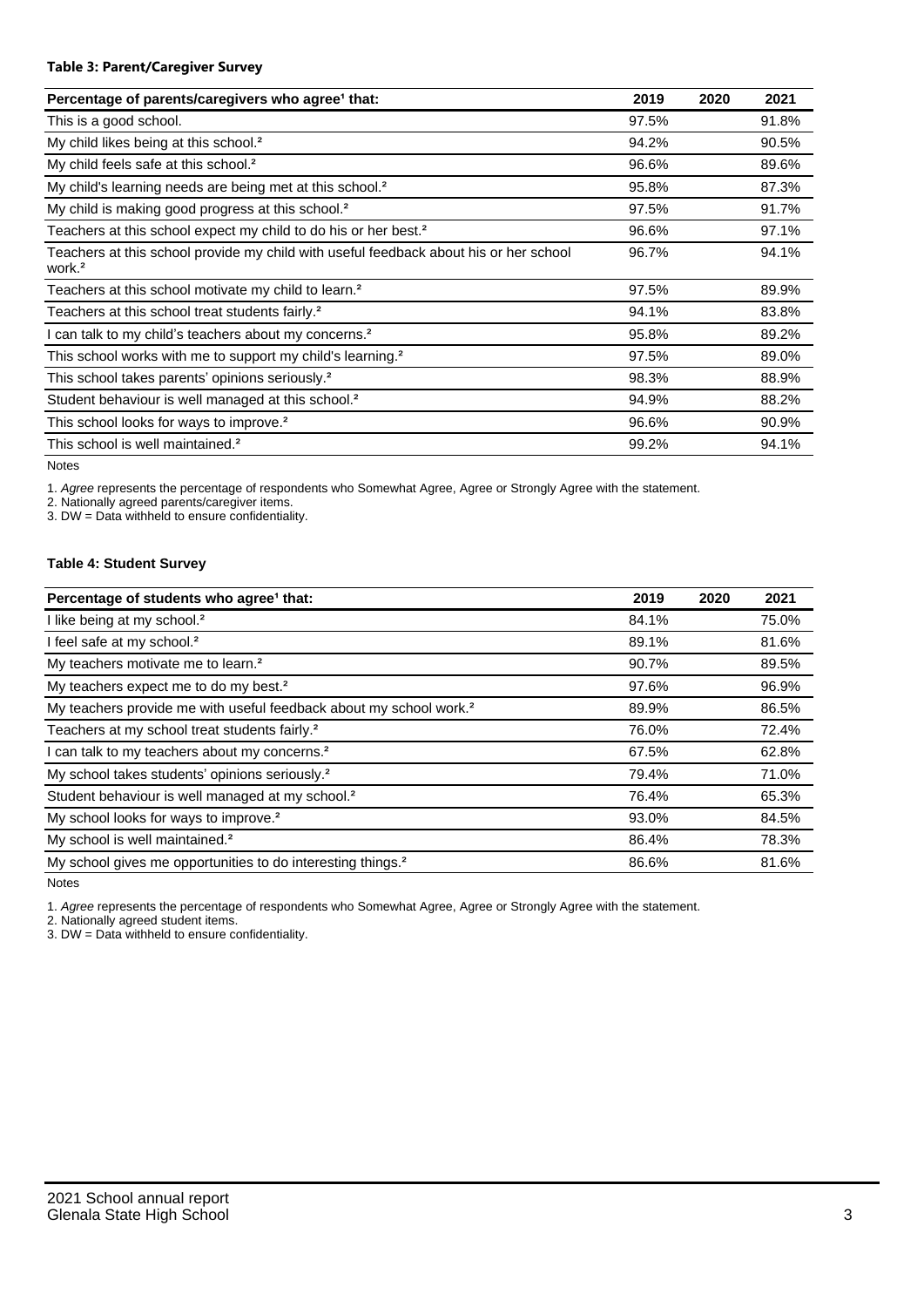#### **Table 5: Staff Survey**

| Percentage of staff who agree <sup>1</sup> that:                                                            | 2019   | 2020 | 2021  |
|-------------------------------------------------------------------------------------------------------------|--------|------|-------|
| I feel confident embedding Aboriginal and Torres Strait Islander perspectives across the<br>learning areas. | 97.1%  |      | 93.5% |
| I enjoy working at this school. <sup>2</sup>                                                                | 96.9%  |      | 94.4% |
| I feel this school is a safe place in which to work. <sup>2</sup>                                           | 94.8%  |      | 91.1% |
| I receive useful feedback about my work at this school. <sup>2</sup>                                        | 85.1%  |      | 85.4% |
| Students are encouraged to do their best at this school. <sup>2</sup>                                       | 100.0% |      | 96.6% |
| Students are treated fairly at this school. <sup>2</sup>                                                    | 100.0% |      | 96.5% |
| Student behaviour is well managed at this school. <sup>2</sup>                                              | 92.5%  |      | 90.8% |
| Staff are well supported at this school. <sup>2</sup>                                                       | 92.6%  |      | 87.4% |
| This school takes staff opinions seriously. <sup>2</sup>                                                    | 87.2%  |      | 83.7% |
| This school looks for ways to improve. <sup>2</sup>                                                         | 99.0%  |      | 96.6% |
| This school is well maintained. <sup>2</sup>                                                                | 95.8%  |      | 86.2% |
| This school gives me opportunities to do interesting things. <sup>2</sup>                                   | 94.7%  |      | 83.7% |

Notes

1. Agree represents the percentage of respondents who Somewhat Agree, Agree or Strongly Agree with the statement.

2. Nationally agreed staff items.

3. DW = Data withheld to ensure confidentiality.

#### **Description of how this school manages non-attendance**

Queensland state schools manage non-attendance in line with the Queensland Department of Education procedures: [Managing Student Absences and Enforcing Enrolment and Attendance at State Schools](https://ppr.qed.qld.gov.au/pp/managing-student-absences-and-enforcing-enrolment-and-attendance-at-state-schools-procedure); and [Roll Marking in State Schools,](https://ppr.qed.qld.gov.au/pp/roll-marking-in-state-schools-procedure) which outline processes for managing and recording student attendance and absenteeism.

#### **School disciplinary absences**

#### **Table 6: Count of school disciplinary absences at this school**

| Type of school disciplinary absence | 2019 | 2020 | 2021 |
|-------------------------------------|------|------|------|
| Short suspension                    | 380  | 305  | 346  |
| Long suspension                     | 21   | 14   | 17   |
| Exclusion                           | 23   | 15   | 16   |
| Cancellation                        | 8    | 2    | 5    |
| Total                               | 432  | 336  | 384  |

Notes

1. School disciplinary absence (SDA) data is a total of short suspensions (1–10 days), long suspensions (11–20 days), exclusions and cancellations. 2. The number of SDAs is not the number of students who received an SDA as one student may be suspended several times in a school year. Each time a student is suspended it is recorded as an additional SDA. The data does not reflect the outcomes of appeal decisions.

3. 2020 data was impacted by the COVID-19 health emergency. There were significantly fewer SDAs during the home-based learning period (the first five weeks of Term 2) compared to other years.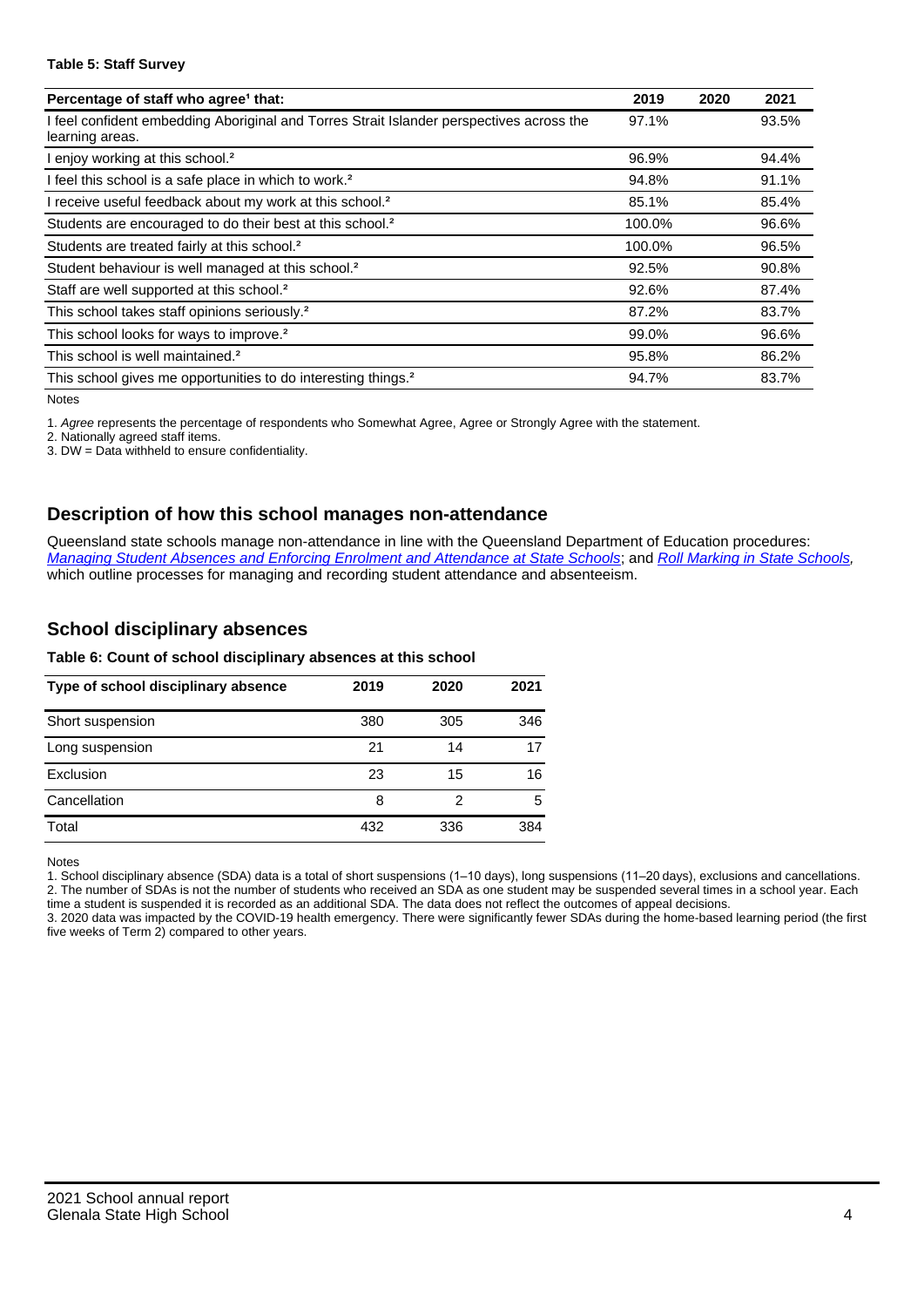#### **School income broken down by funding source**

School income, reported by financial year accounting cycle using standardised national methodologies and broken down by funding source is available via the [My School](http://www.myschool.edu.au/) website.

#### **How to access our income details**

- 1. Click on the My School link <http://www.myschool.edu.au/>.
- 2. Enter the school name or suburb of the school you wish to search.

| Search by school name or suburb | <b>School sector</b> | hool type | <b>State</b> |  |
|---------------------------------|----------------------|-----------|--------------|--|
|                                 |                      |           |              |  |

3. Click on *View School Profile* to access the school's profile.

4. Click on Finances and select the appropriate year to view school financial information.

# **Teacher standards and qualifications**

The Teacher registration eligibility requirements: Policy (p.1) states:

To be eligible for registration, a person must satisfy the Queensland College of Teachers (QCT) that they meet requirements regarding qualification and experience, or have otherwise met the requirements of the Australian Professional Standards for Teachers (APST). A person must also satisfy the QCT that they are suitable to teach and meet English language proficiency requirements. All these requirements are specified in the Act and the Education (Queensland College of Teachers) Regulation 2005 (the Regulation).

The qualifications required for teacher registration are successful completion of either -

- (a) a four-year initial teacher education program including teacher education studies of at least one year (e.g. a Bachelor of Education, or a double Bachelor degree in Science and Teaching) or
- (b) a one-year graduate initial teacher education program following a degree (e.g. a one-year Graduate Diploma of Education (Secondary) after a three-year Bachelor degree) or
- (c) another course of teacher education that the QCT is reasonably satisfied is the equivalent of (a) or (b). These are considered on a case-by-case basis.

For more information, please refer to the following link:

• <https://www.qct.edu.au/registration/qualifications>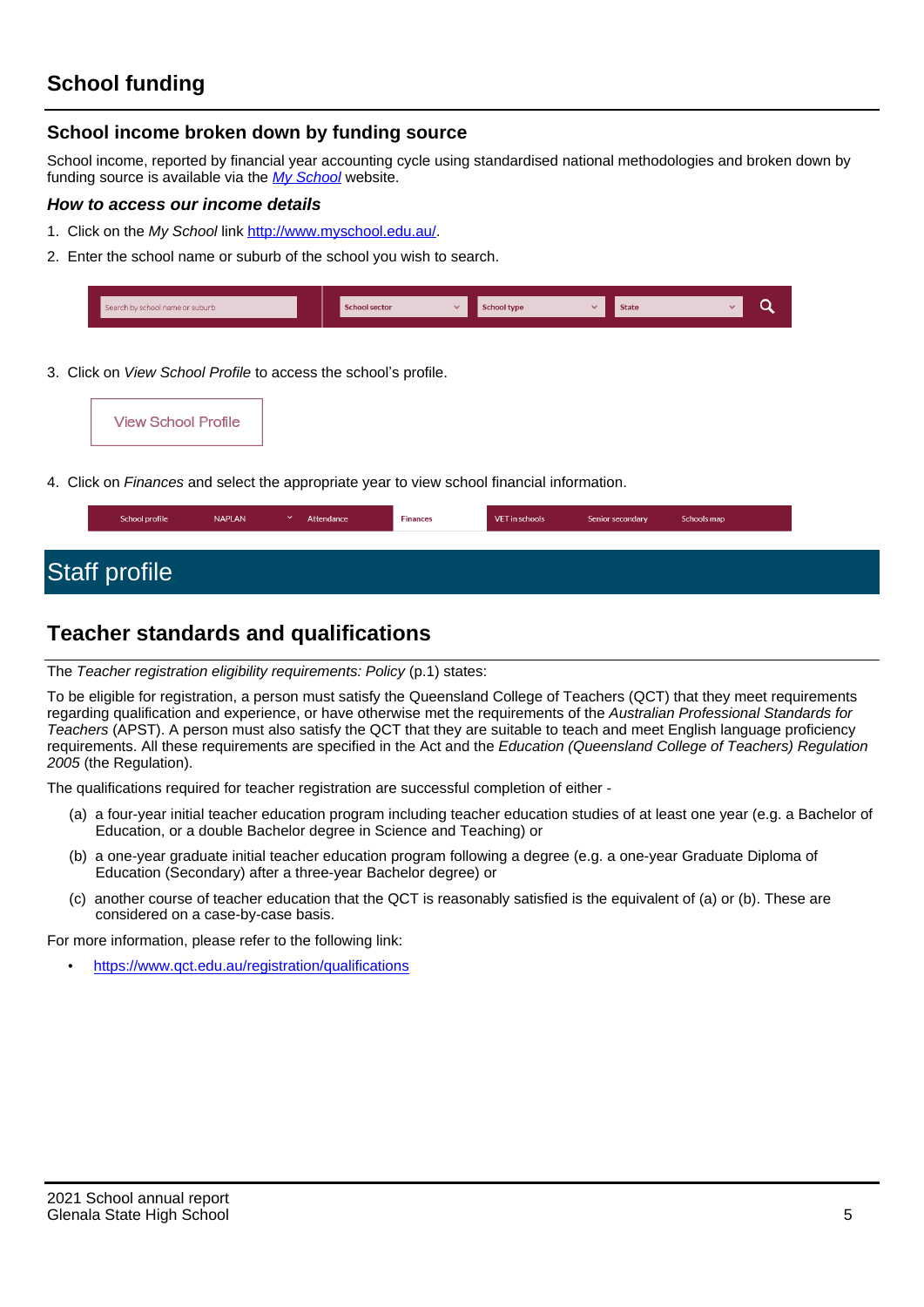### **Workforce composition**

#### **Staff composition, including Indigenous staff**

#### **Table 7: Workforce composition for this school**

|                    | <b>Teaching staff</b> |      |      | Non-teaching staff |      |      | Indigenous staff |      |      |
|--------------------|-----------------------|------|------|--------------------|------|------|------------------|------|------|
| <b>Description</b> | 2019                  | 2020 | 2021 | 2019               | 2020 | 2021 | 2019             | 2020 | 2021 |
| Headcount          | 78                    | 82   | 85   | 42                 |      | 52   |                  |      |      |
| <b>FTF</b>         | 74                    | 79   | 82   | 33                 | 37   |      |                  |      | 9    |

Notes<br>1. T

Teaching staff includes school leaders.

2. Indigenous refers to Aboriginal and Torres Strait Islander people of Australia.<br>3. ETF = full-time equivalent

 $FTE = full-time equivalent$ 

# Student performance

### **Key student outcomes**

#### **Student attendance**

Tables 8–9 show attendance rates at this school as percentages. In 2020, the COVID-19 health emergency affected student attendance in Queensland Government schools. Comparisons between 2020 and other years' attendance data should not be made.

#### **Table 8: Overall student attendance at this school**

| <b>Description</b>                                  | 2019 | 2020 | 2021 |
|-----------------------------------------------------|------|------|------|
| Overall attendance rate for students at this school | 88%  | 87%  | 87%  |

Notes

1. The attendance rate is the full- and part-time days attended as a percentage of enrolled school days.

2. Full-time students only.

#### **Table 9: Student attendance rates for each year level at this school**

| Year Level | 2019 | 2020 | 2021 |
|------------|------|------|------|
| Year 7     | 89%  | 87%  | 89%  |
| Year 8     | 87%  | 84%  | 85%  |
| Year 9     | 87%  | 88%  | 84%  |
| Year 10    | 87%  | 84%  | 87%  |
| Year 11    | 90%  | 89%  | 88%  |
| Year 12    | 89%  | 91%  | 89%  |

Notes

1. The attendance rate is the full- and part-time days attended as a percentage of enrolled school days.

2. Full-time students only.

3. DW = Data withheld to ensure confidentiality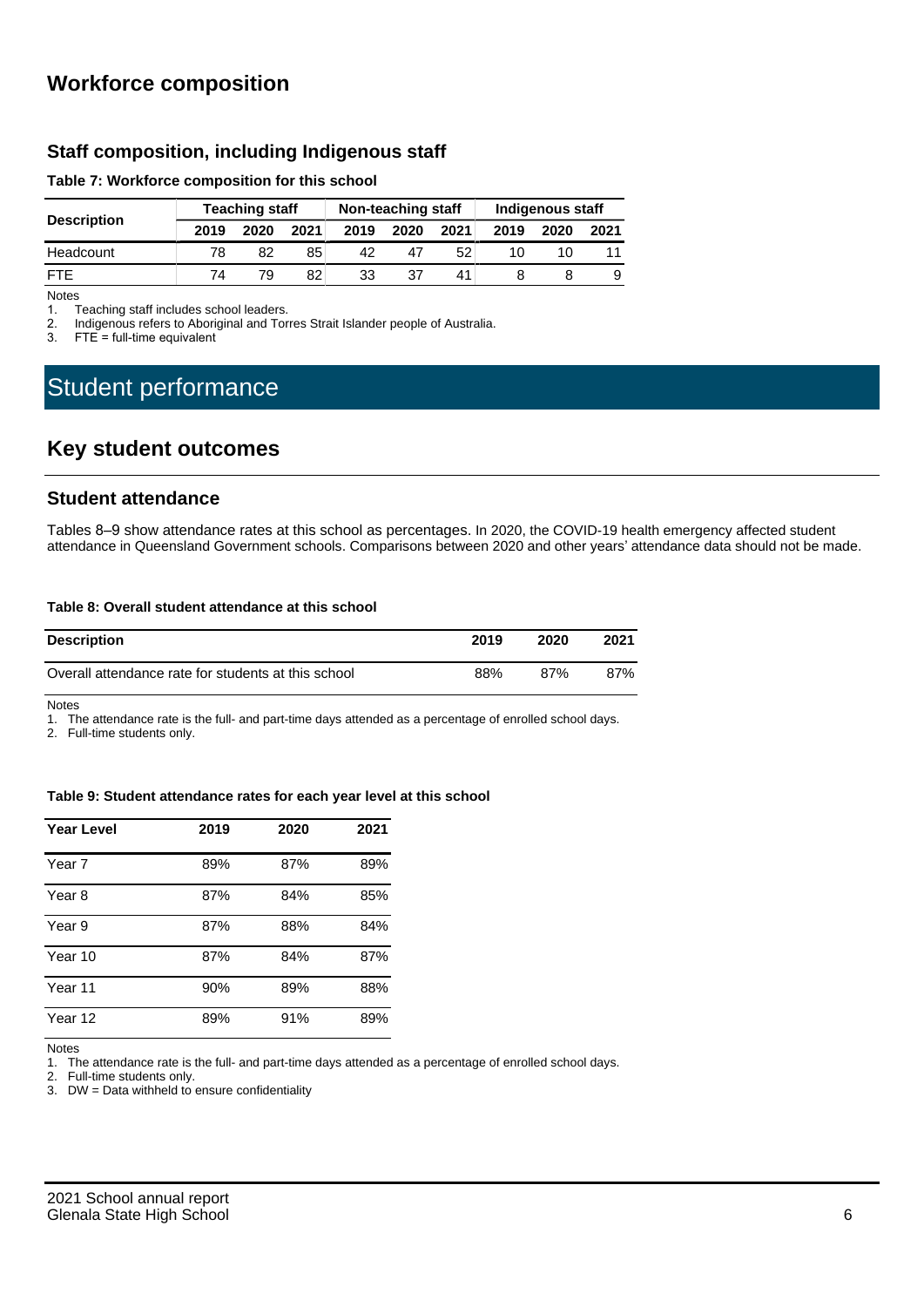# **NAPLAN**

Our reading, writing, spelling, grammar and punctuation, and numeracy results for the Years 3, 5, 7 and 9 NAPLAN tests are available via the [My School](http://www.myschool.edu.au/) website.

#### **How to access our NAPLAN results**

- 1. Click on the My School link <http://www.myschool.edu.au/>.
- 2. Enter the school name or suburb of the school you wish to search.

| Search by school name or suburb | <b>School sector</b> | <b>School type</b>                        |          | <b>State</b> |  |
|---------------------------------|----------------------|-------------------------------------------|----------|--------------|--|
|                                 |                      |                                           |          |              |  |
|                                 |                      | $\sim$ $\sim$ $\sim$ $\sim$ $\sim$ $\sim$ | $\cdots$ |              |  |

3. Click on View School Profile of the appropriate school to access the school's profile.

| <b>View School Profile</b> |
|----------------------------|
|----------------------------|

4. Click on NAPLAN and select a year to view school NAPLAN information.

|  | School profile | <b>NAPLAN</b><br>$\sim$ 1 | Attendance | <b>Finances</b> | <b>VET</b> in schools | Senior secondary | Schools map |
|--|----------------|---------------------------|------------|-----------------|-----------------------|------------------|-------------|
|--|----------------|---------------------------|------------|-----------------|-----------------------|------------------|-------------|

#### Notes

- 1. If you are unable to access the internet, please contact the school for a hard copy of the school's NAPLAN results.
- 2. The National Assessment Program Literacy and Numeracy ([NAPLAN\)](http://www.nap.edu.au/naplan) is an annual assessment for students in Years 3, 5, 7 and 9.